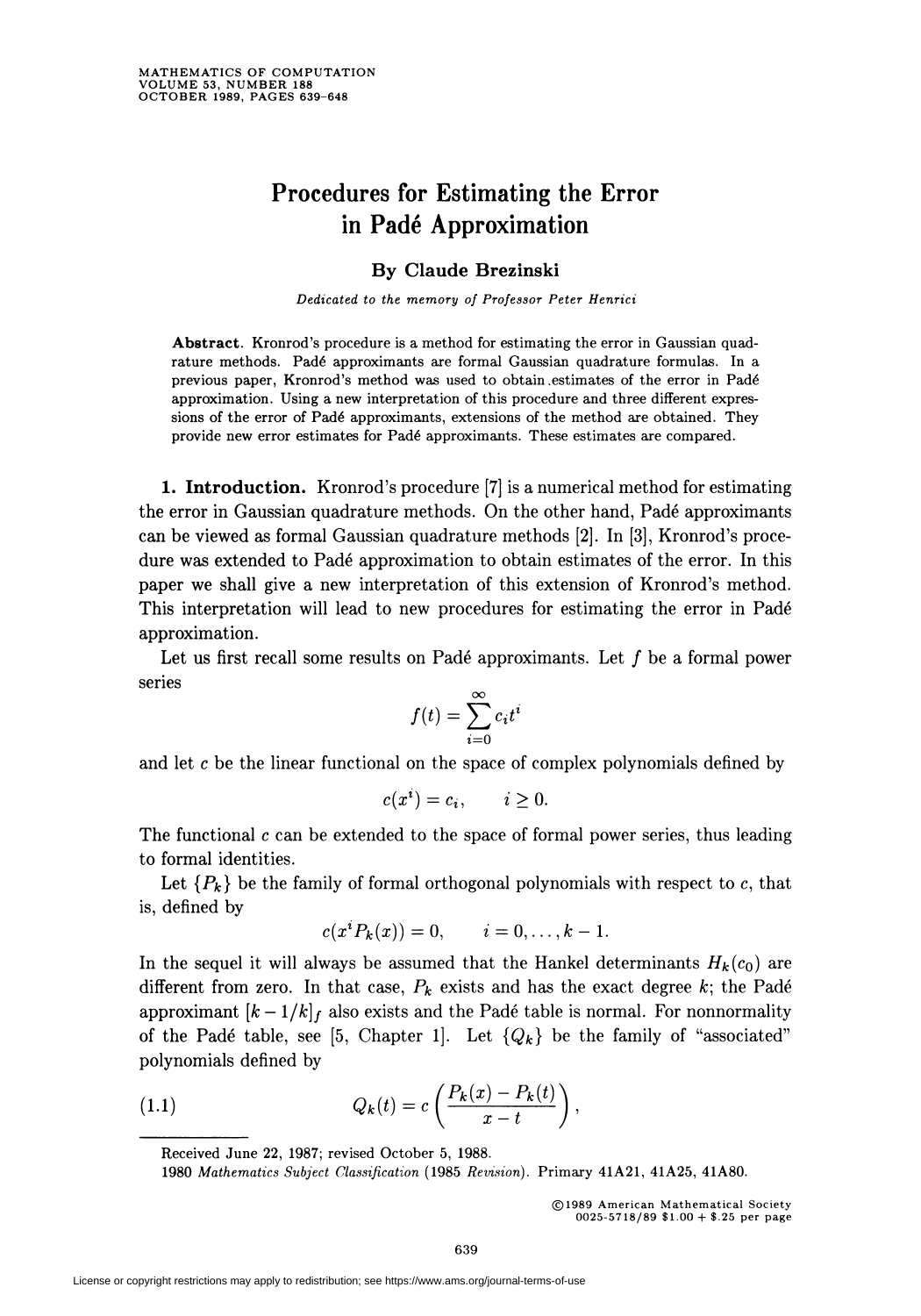where c acts on x and t is a parameter.  $Q_k$  has the exact degree  $k-1$ . We set

$$
\tilde{P}_k(t) = t^k P_k(t^{-1})
$$
 and  $\tilde{Q}_k(t) = t^{k-1} Q_k(t^{-1}).$ 

The rational function  $\tilde{Q}_k(t)/\tilde{P}_k(t)$ , denoted by  $[k-1/k]_f(t)$ , is a Padé approximant of  $f$ . It satisfies the characteristic property

$$
f(t) - [k - 1/k]_f(t) = O(t^{2k})
$$
 as  $t \to 0$ .

More precisely, the error can be expressed in three different forms [2, Theorems 1.4 and 1.17]:

$$
E_1: \t f(t) - [k - 1/k]_f(t) = \frac{t^k}{\tilde{P}_k(t)} c\left(\frac{P_k(x)}{1 - xt}\right),
$$
  
\n
$$
E_2: \t f(t) - [k - 1/k]_f(t) = \frac{t^{2k}}{\tilde{P}_k(t)} c\left(\frac{x^k P_k(x)}{1 - xt}\right),
$$
  
\n
$$
E_3: \t f(t) - [k - 1/k]_f(t) = \frac{t^{2k}}{\tilde{P}_k^2(t)} c\left(\frac{P_k^2(x)}{1 - xt}\right).
$$

Let us also recall why Padé approximants can be viewed as "formal" Gaussian quadrature methods. We formally have

$$
f(t)=c\left(\frac{1}{1-xt}\right)
$$

For obtaining an approximate value of  $f(t)$ , one can replace  $(1 - xt)^{-1}$  by an interpolation polynomial  $P(x)$  and then compute  $c(P(x))$ . When c is the integration functional, this is exactly the method followed in interpolatory quadrature formulas. Let  $V_n$  be an arbitrary polynomial of degree n. The Hermite interpolation polynomial of  $(1 - xt)^{-1}$  at the zeros of  $V_n$  (not necessarily all distinct) is given by

(1.2) 
$$
P(x) = (1 - V_n(x)/V_n(t^{-1}))/(1 - xt),
$$

since this is clearly a polynomial of degree at most  $n$  and satisfies the interpolation conditions. It can be shown [2, Theorem 1.1] that  $c(P(x))$  is the ratio of a polynomial of degree  $n-1$  by a polynomial of degree n and that

$$
f(t) - c(P(x)) = O(t^n)
$$

Such a rational function is called a Padé type approximant of  $f$  and is denoted by  $(n-1/n)<sub>f</sub>(t)$ .  $V_n$  is called the generating polynomial of  $(n-1/n)<sub>f</sub>$ . Furthermore [2, Theorem 1.4],

(1.3) 
$$
(n - 1/n) f(t) = \tilde{U}_n(t) / \tilde{V}_n(t) = f(t) - \frac{t^n}{\tilde{V}_n(t)} c \left( \frac{V_n(x)}{1 - xt} \right)
$$

with

$$
U_n(t) = c\left(\frac{V_n(x) - V_n(t)}{x - t}\right), \quad \tilde{V}_n(t) = t^n V_n(t^{-1}) \text{ and } \tilde{U}_n(t) = t^{n-1} U_n(t^{-1}).
$$

If  $V_k$  is identical with  $P_k$ , that is, if the interpolation points are the zeros of the orthogonal polynomial  $P_k$ , then  $(k - 1/k)_f$  is identical with  $\kappa - 1/k|_f$ . This is exactly the method used to construct Gaussian quadrature methods and shows the connection with Padé approximation.

Kronrod's method [7] for estimating the error of a Gaussian quadrature formula consists in constructing a better quadrature formula by adding new nodes to the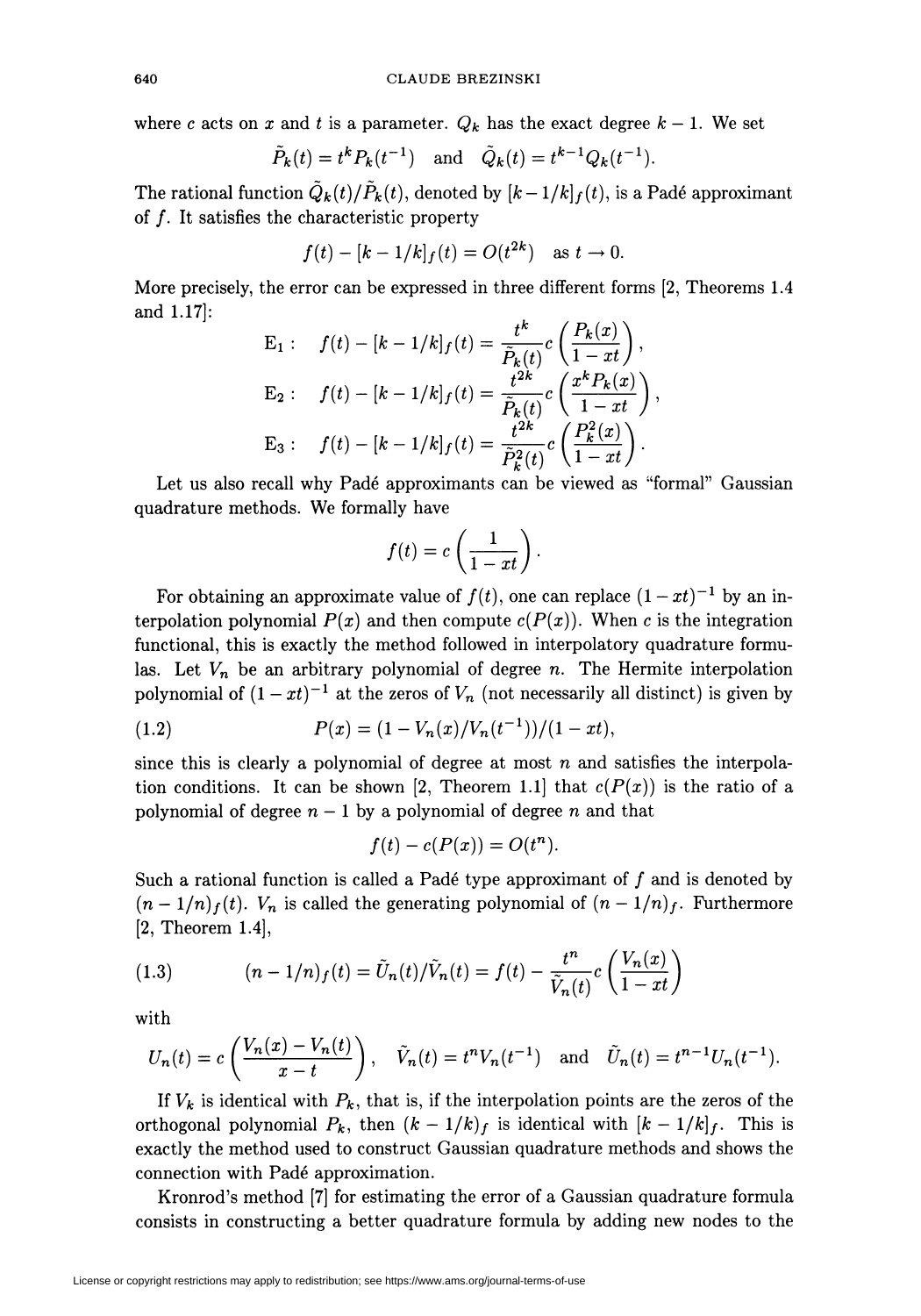k previous ones (the zeros of  $P_k$ ) in an optimal way. Then the difference between both quadrature formulas provides an estimate of the error of the Gaussian one (see [6] for a review). This was exactly the method followed in [3] to extend Kronrod's procedure to Padé approximants. We shall now give a new interpretation of this procedure.

## 2. Three Extensions.

2.1. Extension Based on E<sub>1</sub>. Replace  $(1-xt)^{-1}$  in E<sub>1</sub> by its Hermite interpolation polynomial P at the zeros of an arbitrary polynomial  $V_n$ . We set

$$
e_k^{(n)} = \frac{t^k}{\tilde{P}_k(t)} c(P_k(x)P(x)).
$$

It is easy to see, using  $(1.2)$ , that

(2.1) 
$$
e_k^{(n)} = t^k \tilde{W}_n(t) / [\tilde{P}_k(t)\tilde{V}_n(t)]
$$

with

$$
W_n(t) = c\left(P_k(x)\frac{V_n(x) - V_n(t)}{x - t}\right) \quad \text{and} \quad \tilde{W}_n(t) = t^{n-1}W_n(t^{-1}).
$$

 $(V_n(x) - V_n(t))/(x - t)$  is a polynomial of degree  $n - 1$  in x. Thus, by the orthogonality properties of  $P_k$ ,  $W_n$  is identically zero if  $n \leq k$  and the procedure has no interest.

Using  $E_1$  and  $(2.1)$ , we have

$$
e_k^{(n)}/(f(t) - [k-1/k]_f(t)) = c(P_k(x)/(1-xt))\tilde{W}_n(t)/\tilde{V}_n(t).
$$

But

$$
\tilde{W}_n(t) = t^{n-1} c \left( P_k(x) \frac{V_n(x) - V_n(t^{-1})}{x - t^{-1}} \right)
$$

$$
= \tilde{V}_n(t) c \left( \frac{P_k(x)}{1 - xt} \right) - t^n c \left( \frac{P_k(x) V_n(x)}{1 - xt} \right)
$$

and, by an old trick used by Stieltjes in his last letter to Hermite [1, Vol. 2, p. 439]:

$$
c(P_k(x)/(1-xt)) = c\left(\frac{1-t^kx^k+t^kx^k}{1-xt}P_k(x)\right) = t^k c(x^k P_k(x)/(1-xt)).
$$

We have shown

THEOREM l. There holds

$$
e_k^{(n)}/(f(t) - [k-1/k]_f(t)) = 1 - \frac{t^{n-k}}{\tilde{V}_n(t)} \frac{c(P_k(x)V_n(x)/(1-xt))}{c(x^k P_k(x)/(1-xt))}.
$$

We remark that the computation of  $e_k^{(n)}$  makes use of  $c_0, \ldots, c_{n+k-1}$ . As pointed out in [3],  $e_k^{(n)} = (n + k - 1/n + k) f(t) - [k - 1/k] f(t)$ , where the Padé type approximant  $(n + k - 1/n + k)$  is constructed from the generating polynomial  $v(x) = P_k(x)V_n(x)$ . We have thus obtained an extension of Kronrod's procedure.

One can now try to choose  $V_n$  in an optimal way, that is, achieving the best possible order of approximation. We have

$$
c\left(\frac{P_k(x)V_n(x)}{1-xt}\right)=c\left(P_k(x)V_n(x)\left(1+xt+\cdots+x^{n-1}t^{n-1}+\frac{x^nt^n}{1-xt}\right)\right).
$$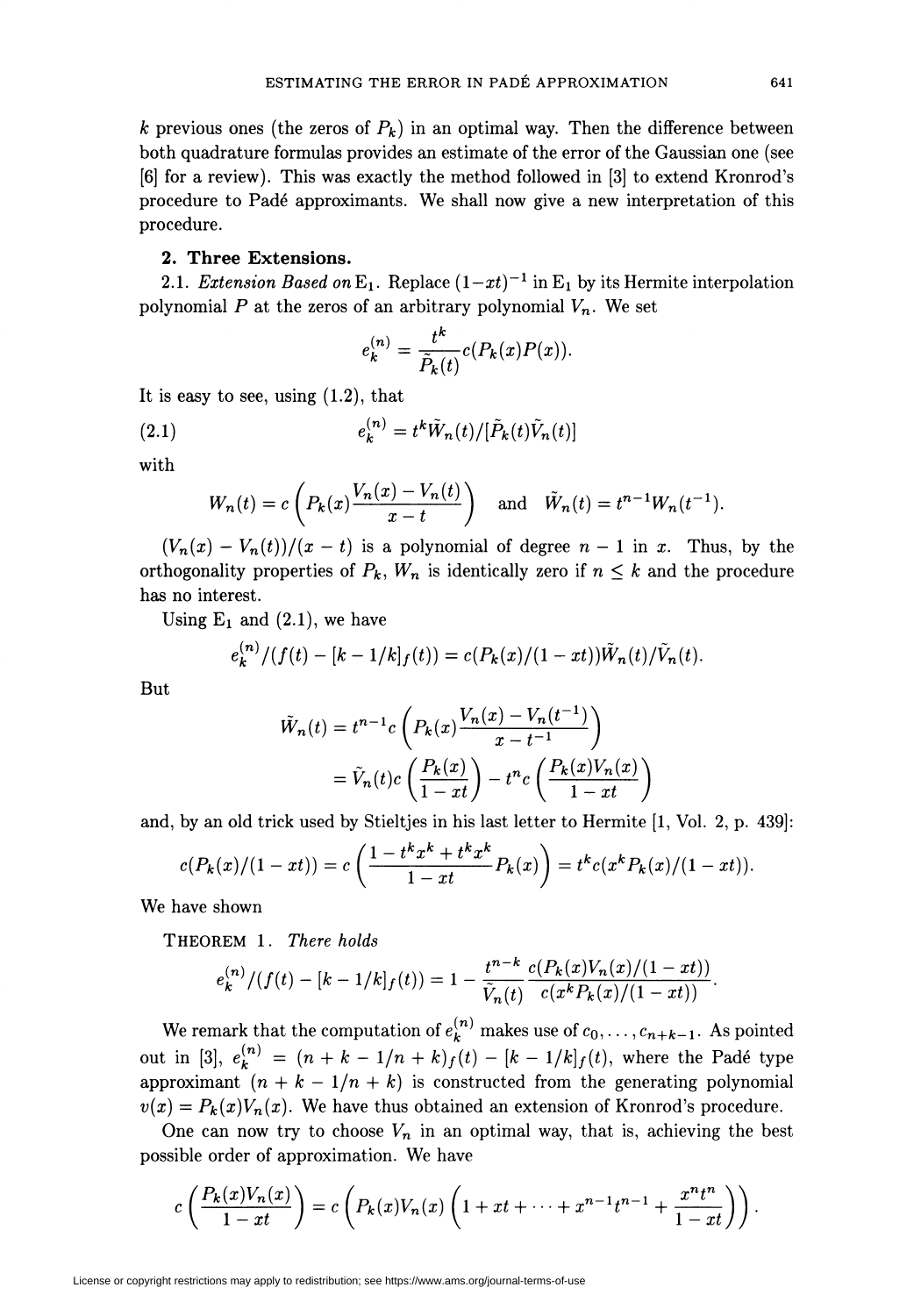Thus we have

THEOREM 2. If  $V_n$  is chosen such that

$$
c(x^i P_k(x)V_n(x)) = 0, \qquad i = 0, \ldots, n-1,
$$

then

$$
e_k^{(n)}/(f(t) - [k-1/k]_f(t)) = 1 - \frac{t^{2n-k}}{\tilde{V}_n(t)} \frac{c(x^n P_k(x)V_n(x)/(1 - xt))}{c(x^k P_k(x)/(1 - xt))}.
$$

The computation of  $e_k^{(n)}$  via Theorem 2 uses  $c_0, \ldots, c_{2n+k-1}$ .

Since we shall take  $n > k$ , the smallest possible value is  $n = k + 1$  and then the method exactly reduces to Kronrod's procedure [3]. Of course, such a  $V_n$  is assumed to exist, see [8].

In many practical applications, the coefficients  $c_i$  of the series  $f$  are difficult to compute. Thus, in this respect, Kronrod's method is expensive since the computation of  $e_k^{(k+1)}$  needs the knowledge of  $c_0, \ldots, c_{3k+1}$  while that of  $[k - 1/k]_f$  only requires  $c_0, \ldots, c_{2k-1}$ . But, on the other hand, we obtain a rather good approximation of the error since

$$
e_k^{(k+1)}/(f(t) - [k-1/k]_f(t)) = 1 + O(t^{k+2}), \qquad t \to 0.
$$

In order to reduce the cost of the method, it is possible to drop the condition on  $V_n$  and to return to the nonoptimal procedure described by Theorem 1, which only needs  $c_0, \ldots, c_{n+k-1}$ . Thus, one can make a compromise between the accuracy of  $e_k^{(n)}$  and the number of coefficients needed.

We shall now study two other variants of the procedure used in Section 2.1.

2.2. Extension Based on E<sub>2</sub>. We now replace  $(1 - xt)^{-1}$  in E<sub>2</sub> by its Hermite interpolation polynomial  $P$  at the zeros of an arbitrary polynomial  $V_n$ .

We set

$$
e_k^{(n)} = \frac{t^{2k}}{\tilde{P}_k(t)} c(x^k P_k(x) P(x)).
$$

It is easily seen from (1.2) that

(2.2) 
$$
e_k^{(n)} = t^{2k} \tilde{W}_n(t) / [\tilde{P}_k(t) \tilde{V}_n(t)]
$$

with

$$
W_n(t) = c\left(x^k P_k(x) \frac{V_n(x) - V_n(t)}{x - t}\right) \quad \text{and} \quad \tilde{W}_n(t) = t^{n-1} W_n(t^{-1}).
$$

THEOREM 3. There holds

$$
e_k^{(n)}/(f(t) - [k-1/k]_f(t)) = 1 - \frac{t^n}{\tilde{V}_n(t)} \frac{c(x^k P_k(x)V_n(x)/(1-xt))}{c(x^k P_k(x)/(1-xt))}.
$$

*Proof.* Using  $E_2$  and (2.2), we have

$$
e_k^{(n)}/(f(t) - [k-1/k]_f(t)) = c(x^k P_k(x)/(1-xt))\tilde{W}_n(t)/\tilde{V}_n(t).
$$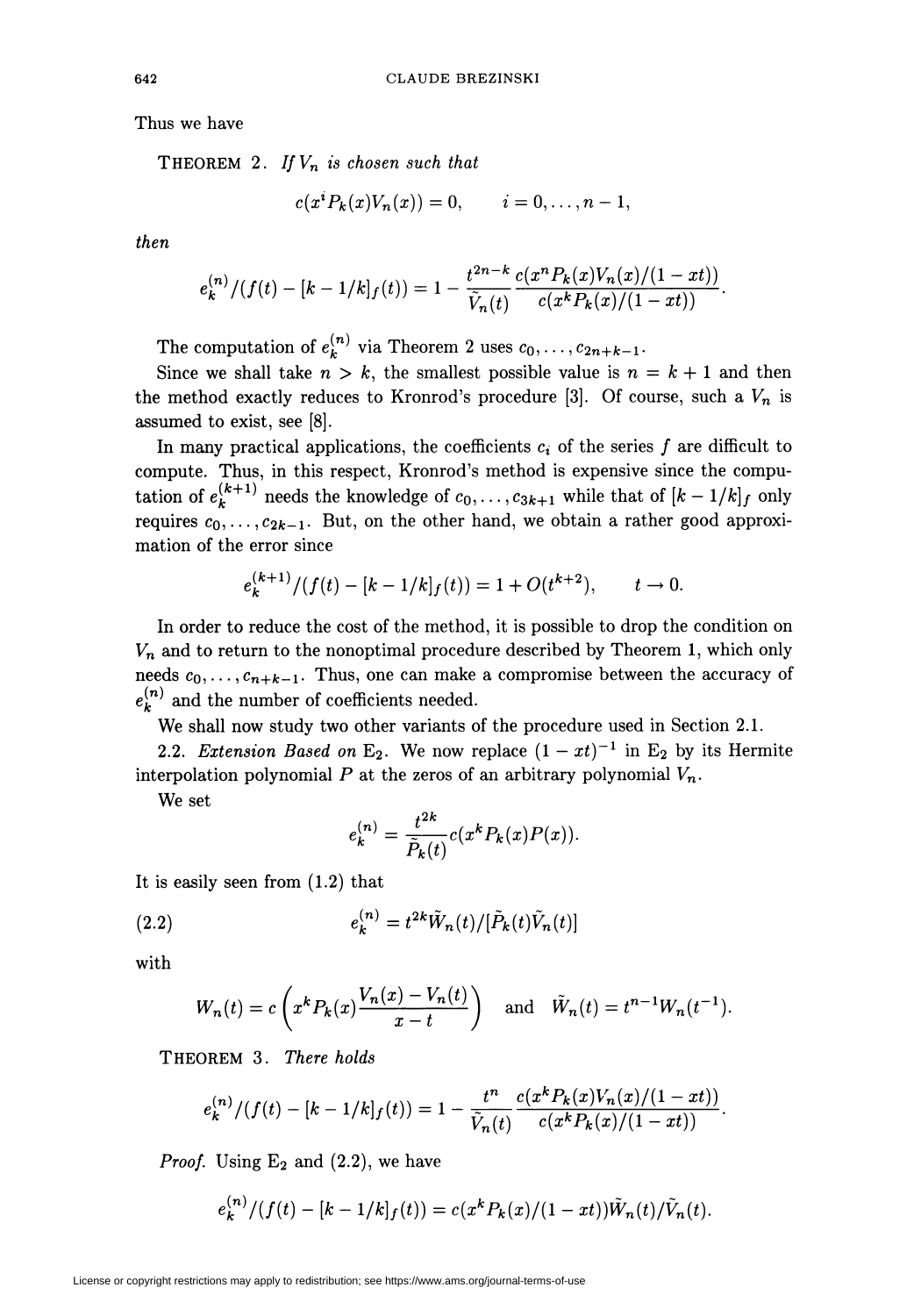But, by definition,

$$
\tilde{W}_n(t) = t^{n-1} W_n(t^{-1}) = t^{n-1} c \left( x^k P_k(x) \frac{V_n(x) - V_n(t^{-1})}{x - t^{-1}} \right)
$$

$$
= \tilde{V}_n(t) c \left( \frac{x^k P_k(x)}{1 - xt} \right) - t^n c \left( \frac{x^k P_k(x) V_n(x)}{1 - xt} \right),
$$

and the result follows.  $\quad \Box$ 

The computation of  $e_k^{(n)}$  uses  $c_0, \ldots, c_{2k+n-1}$ . Let us try to choose  $V_n$  in an optimal way. We have

$$
c\left(\frac{x^k P_k(x)V_n(x)}{1-xt}\right)=c\left(x^k P_k(x)V_n(x)\left(1+xt+\cdots+x^{n-1}t^{n-1}+\frac{x^nt^n}{1-xt}\right)\right),
$$

and thus we immediately have the

THEOREM 4. If  $V_n$  is chosen such that

$$
c(x^{i+k}P_k(x)V_n(x))=0, \qquad i=0,\ldots,n-1,
$$

then

$$
e_k^{(n)}/(f(t) - [k-1/k]_f(t)) = 1 - \frac{t^{2n}}{\tilde{V}_n(t)} \frac{c(x^{n+k} P_k(x) V_n(x)/(1-xt))}{c(x^k P_k(x)/(1-xt))}
$$

In this case the computation of  $V_n$  needs  $c_0, \ldots, c_{2k+2n-1}$ ;  $V_n$  is assumed to exist.

In the introduction of this paper we gave an interpretation of Kronrod's procedure which showed that it consisted in replacing  $(1 - xt)^{-1}$  by the interpolation polynomial  $P$  in  $E_1$ . We now give the reciprocal interpretation of this first extension.

Consider the Padé-type approximant  $(2k + n - 1/2k + n)$  with the generating polynomial  $v(x) = x^k P_k(x) V_n(x)$ . Let w be its associated polynomial

$$
w(t) = c\left(\frac{v(x) - v(t)}{x - t}\right).
$$

We have

$$
w(t) = W_n(t) + V_n(t)c\left(P_k(x)\frac{x^k - t^k}{x - t}\right) + V_n(t)t^k Q_k(t),
$$

where  $W_n$  is defined immediately after (2.1) and  $Q_k$  is defined in (1.1). Because of the orthogonality property of  $P_k$ , the second term on the right vanishes and we get

$$
\tilde{w}(t) = t^{2k+n-1} w(t^{-1}) = t^{2k} \tilde{W}_n(t) + \tilde{V}_n(t) \tilde{Q}_k(t).
$$

Since  $\tilde{v}(t) = t^{2k+n}v(t^{-1}) = \tilde{P}_k(t)\tilde{V}_n(t)$ , we obtain

$$
\frac{\tilde{w}(t)}{\tilde{v}(t)}=\frac{t^{2k}\tilde{W}_n(t)}{\tilde{P}_k(t)\tilde{V}_n(t)}+\frac{\tilde{Q}_k(t)}{\tilde{P}_k(t)},
$$

and therefore, using (2.2),

$$
e_k^{(n)} = (2k + n - 1/2k + n) f(t) - [k - 1/k] f(t).
$$

Moreover, we have  $(cf. (1.3))$ 

$$
f(t) - (2k + n - 1/2k + n) f(t) = \frac{t^{2k+n}}{\tilde{P}_k(t)\tilde{V}_n(t)} c\left(\frac{x^k P_k(x)V_n(x)}{1 - xt}\right).
$$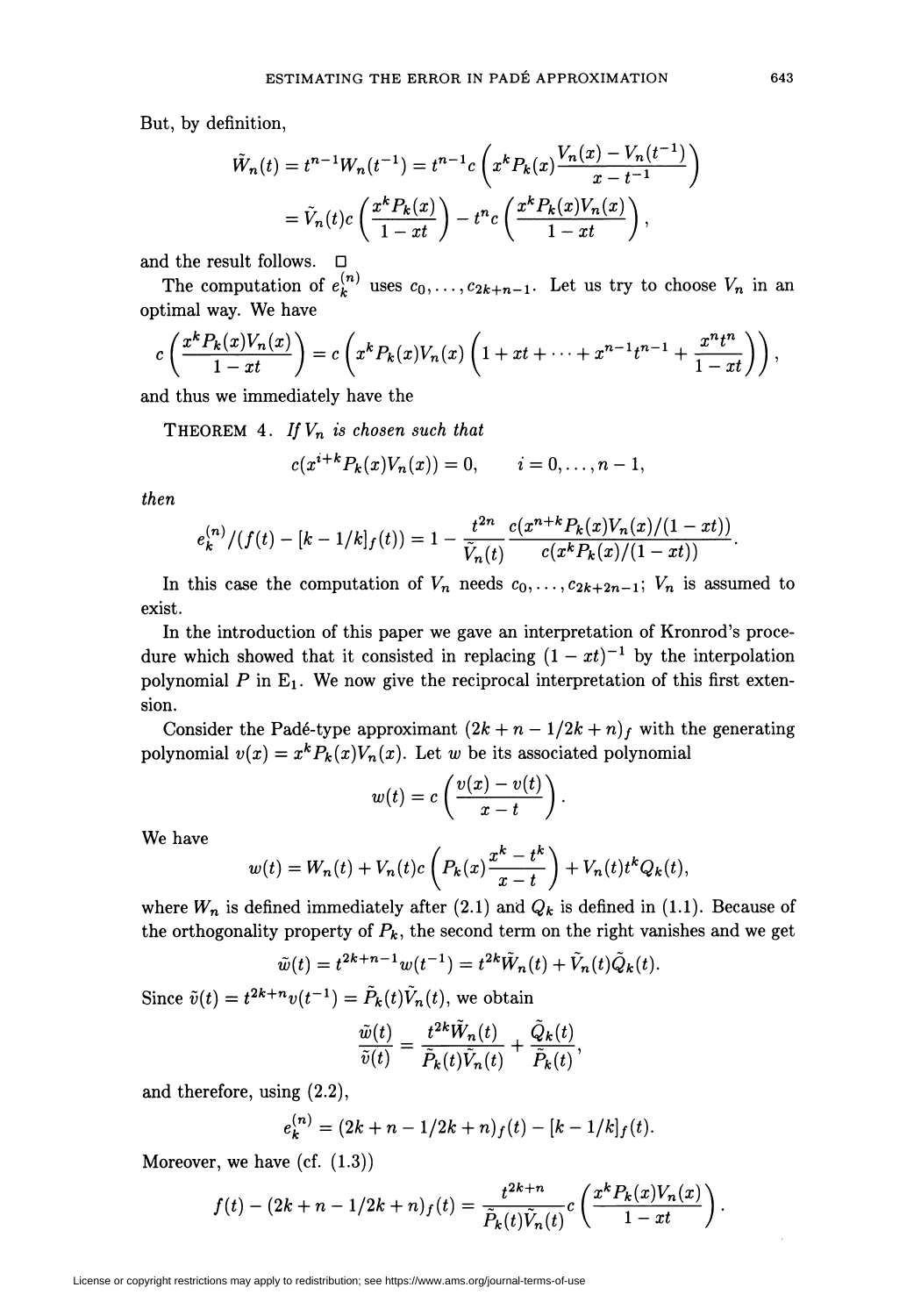If  $V_n$  is chosen as in Theorem 4, we have

$$
f(t) - (2k + n - 1/2k + n) f(t) = \frac{t^{2(k+n)}}{\tilde{P}_k(t)\tilde{V}_n(t)} c\left(\frac{x^{k+n} P_k(x) V_n(x)}{1 - xt}\right).
$$

2.3. Extension Based on E<sub>3</sub>. We now start from E<sub>3</sub> and replace  $(1 - xt)^{-1}$  by the Hermite interpolation polynomial P. We set

$$
e_k^{(n)} = \frac{t^{2k}}{\tilde{P}_k^2(t)} c(P_k^2(x)P(x)).
$$

Then, by (1.2),

$$
e_k^{(n)} = t^{2k} \tilde{W}_n(t) / [\tilde{P}_k^2(t) \tilde{V}_n(t)]
$$

where now

$$
W_n(t) = c \left( P_k^2(x) \frac{V_n(x) - V_n(t)}{x - t} \right) \quad \text{and} \quad \tilde{W}_n(t) = t^{n-1} W_n(t^{-1}).
$$

Similarly as above, we can prove

THEOREM 5. There holds

$$
e_k^{(n)}/(f(t) - [k-1/k]_f(t)) = 1 - \frac{t^n}{\tilde{V}_n(t)} \frac{c(P_k^2(x)V_n(x)/(1-xt))}{c(P_k^2(x)/(1-xt))}.
$$

If  $V_n$  satisfies  $c(x^i P_k^2(x)V_n(x)) = 0$  for  $i = 0, \ldots, n-1$ , then

$$
e_k^{(n)}/(f(t) - [k-1/k]_f(t)) = 1 - \frac{t^{2n}}{\tilde{V}_n(t)} \frac{c(x^n P_k^2(x)V_n(x)/(1-xt))}{c(P_k^2(x)/(1-xt))}.
$$

In the first case, the computation of  $e^{(n)}_k$  uses  $c_0, \ldots, c_{2k+n-1}$ , in the second case  $c_0, \ldots, c_{2k+2n-1}$ . If we construct the Padé-type approximant  $(2k+n-1/2k+n)_f$ with the generating polynomial  $v(x) = P_k^2(x)V_n(x)$ , then

$$
e_k^{(n)} = (2k + n - 1/2k + n) f(t) - [k - 1/k] f(t).
$$

The optimal  $V_n$  is assumed to exist.

3. Comparisons. Of course, the three different approaches studied above are not independent. If the generating polynomials of the Padé-type approximants related to them are the same, then they provide the same estimate of the error.

In the first extension of the method, if we replace n by  $n + k$  and take  $V_{n+k}(x) =$  $x^kV_n(x)$ , where  $V_n$  is the polynomial corresponding to the second extension, then both extensions are the same.

In the first extension, if  $V_{n+k}(x) = P_k(x)V_n(x)$ , where  $V_n$  is the polynomial used in the third extension, then both extensions are the same.

In the preceding sections we gave three different methods for estimating the error in Padé approximation, each method having two possible versions: a general one where the polynomial  $V_n$  was arbitrarily chosen, and an optimal one where  $V_n$  was chosen such that  $e_k^{(n)}$  was the best possible estimation of the error  $f(t) - [k-1/k]_f(t)$ . For these six procedures we compare below the achieved order of approximation and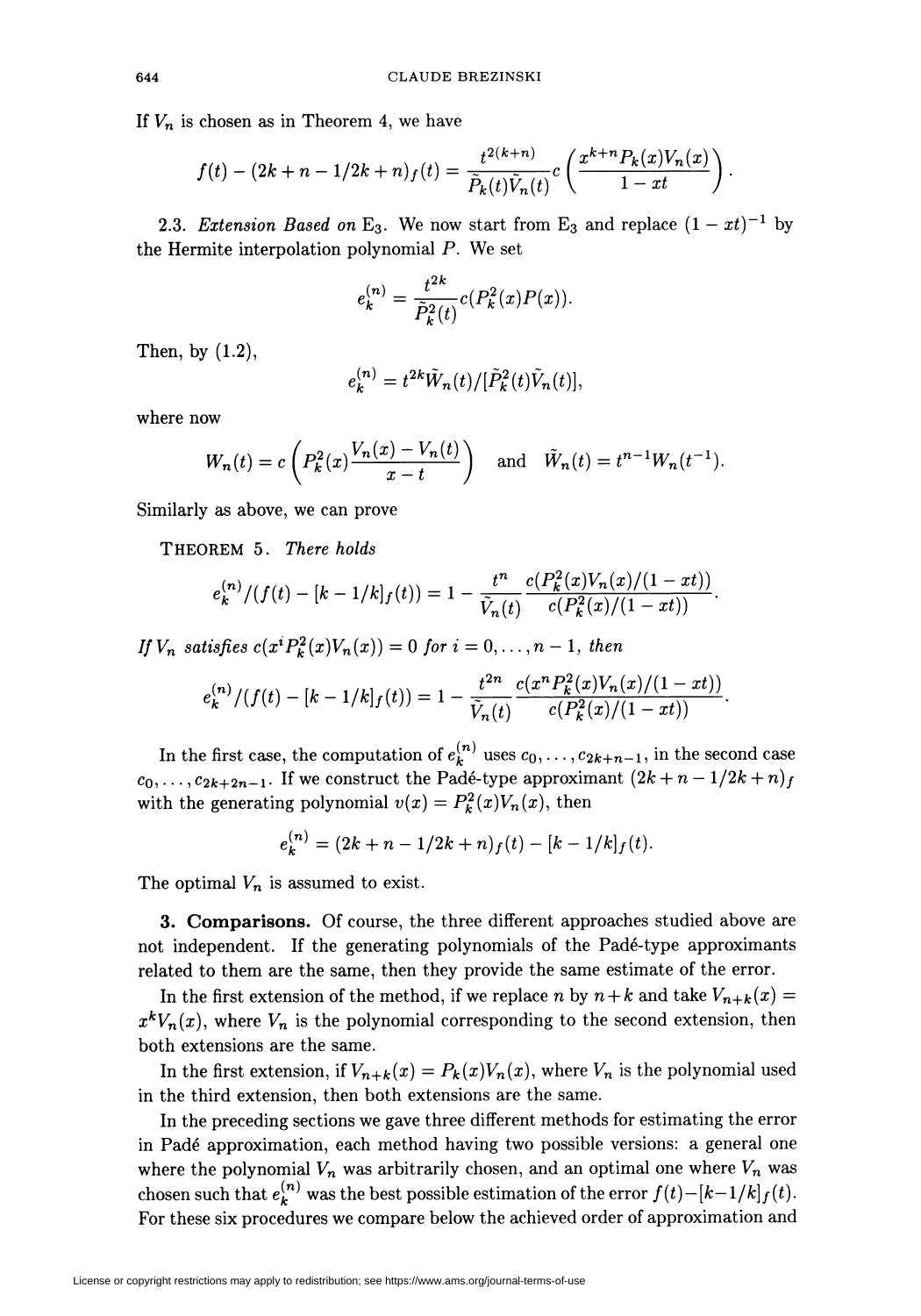|             |         | order of approximation | index of the last<br>coefficient used |
|-------------|---------|------------------------|---------------------------------------|
| First ext.  | general | $n'-k\geq 1$           | $n' + k - 1 \geq 2k$                  |
|             | optimal | $2n' - k > k + 2$      | $2n' + k - 1 \geq 3k + 1$             |
| Second ext. | general | $n \geq 1$             | $2k + n - 1 \geq 2k$                  |
|             | optimal | $2n\geq 2$             | $2k + 2n - 1 \geq 2k + 1$             |
| Third ext.  | general | $n\geq 1$              | $2k + n - 1 \geq 2k$                  |
|             | optimal | $2n \geq 2$            | $2k + 2n - 1 \geq 2k + 1$             |

the number of coefficients used in the computation of  $e_k^{(n)}$ . For the first extension we write  $n'$  instead of  $n$ .

Thus, in the general (nonoptimal) cases, the three procedures achieve the same order of approximation and use the same number of coefficients if  $n' = n + k$ . In the optimal cases this will be true for  $n' = n + k/2$ . Since  $n' \ge k + 1$  this can only happen when  $n \ge k/2 + 1 \ge 2$ . If  $n' = 2n + k$ , then the nonoptimal first extension and the optimal second and third extensions use the same coefficients and achieve the same order of approximation. If  $2n' = k + n$ , the optimal first extension and the nonoptimal second and third ones use the same coefficients and give the same order of approximation.

Let  $e_k^{(n)}$  and  $\bar{e}_k^{(n)}$  be two estimates of the error of  $[k-1/k]_f$ . We define

$$
r(t)=\frac{e_{k}^{(n)}/(f(t)-[k-1/k]_{f}(t))-1}{\bar{e}_{k}^{(n)}/(f(t)-[k-1/k]_{f}(t))-1}.
$$

As stated in [3], if  $|r(t)| < 1$ , then  $e_k^{(n)}$  is a better estimate of the error than  $\bar{e}_k^{(n)}$ . Of course, if the order of  $e_k^{(n)}$  is greater than the order of  $\bar{e}_k^{(n)}$ , then  $\lim_{t\to 0} r(t) = 0$ and  $e_k^{(n)}$  will be a better estimate than  $\bar{e}_k^{(n)}$  in a neighborhood of the origin. But when both estimates have the same order, this condition will be difficult to check. However, knowledge of  $r(0)$  (whose computation uses some more coefficients of f) will provide some indication on this question. Using the preceding theorems,  $r(0)$ is easy to compute.

We now show how to construct these estimates. We set

$$
V_n(x) = a_0 + a_1 x + \dots + a_n x^n,
$$
  
\n
$$
P_k(x) = b_0 + b_1 x + \dots + b_k x^k,
$$
  
\n
$$
e_i = c(x^i P_k(x)) = b_0 c_i + \dots + b_k c_{i+k}, \qquad i = 0, 1, \dots.
$$

Of course,  $e_i = 0$  for  $i < k$ .

(a) First Extension. We have

$$
\tilde{W}_n(t) = \sum_{i=0}^{n-1} \sum_{j=k+i+1}^n a_j e_{j-i-1} t^{n-i-1}, \qquad n \ge k+1.
$$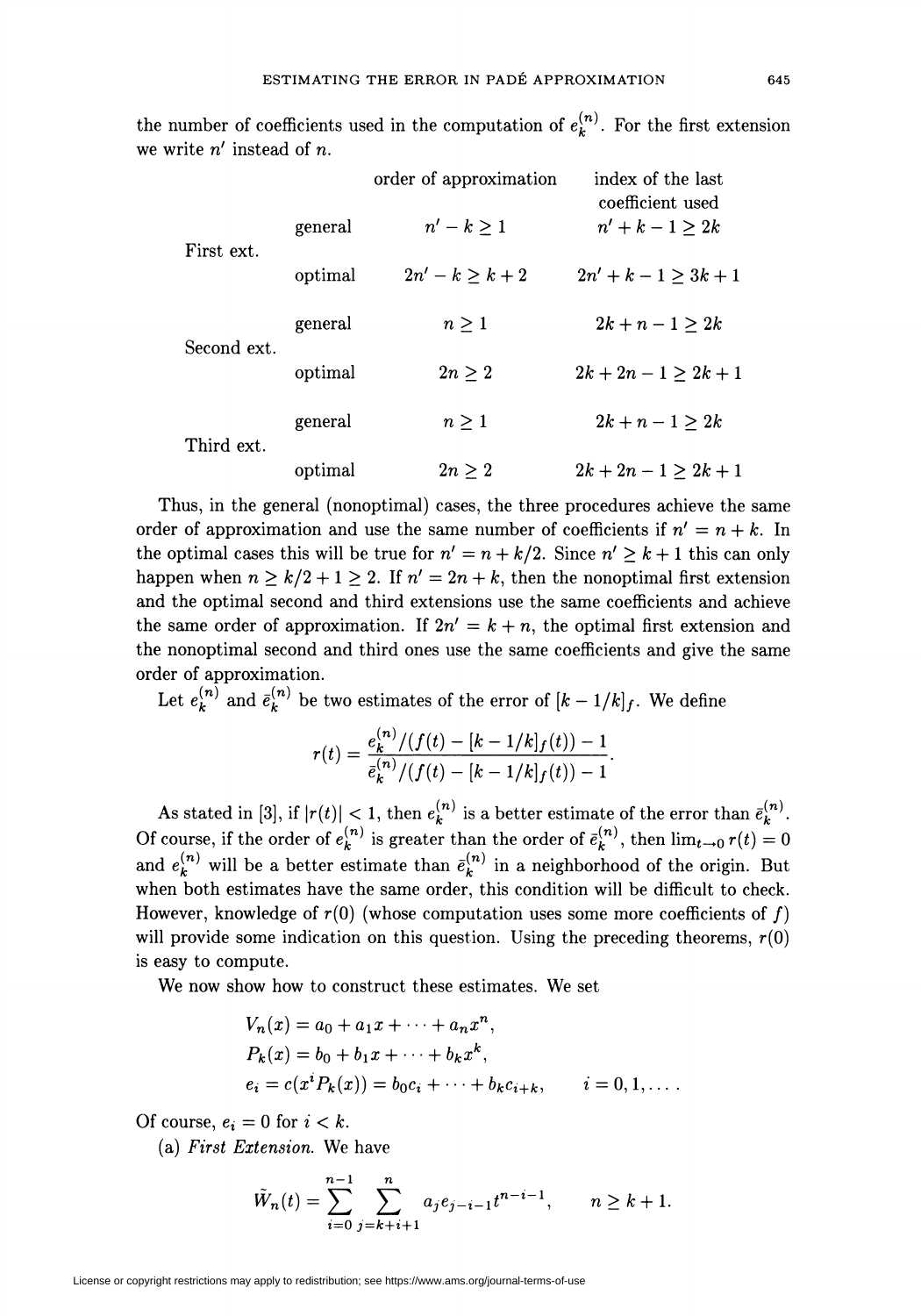If  $V_n$  is chosen in the optimal way, the  $a_i$ 's must satisfy the system

$$
\sum_{j=k-i}^{n} a_j e_{i+j} = 0, \qquad i = 0, \ldots, n-1,
$$

with  $a_n = 1$ .

This system is triangular if and only if  $n = k + 1$ , and in that case the procedure reduces to Kronrod's.

(b) Second Extension. We have

$$
\tilde{W}_n(t) = \sum_{i=0}^{n-1} \sum_{j=i+1}^n a_j e_{k+j-i-1} t^{n-i-1}.
$$

The optimal choice of  $V_n$  leads to the system

$$
\sum_{j=0}^{n} a_j e_{i+k+j} = 0, \qquad i = 0, \ldots, n-1,
$$

with  $a_n = 1$ .

In general, this system is not triangular. It is easy to solve if  $n = 1$ , in which case

$$
V_1(x)=x-e_{k+1}/e_k.
$$

(c) Third Extension. Let  $d_i = c(x^i P_k^2(x))$ . Then

$$
d_i = \sum_{j=0}^k b_j e_{i+j}, \qquad i = 0, 1, \ldots,
$$

and

$$
\tilde{W}_n(t) = \sum_{i=0}^{n-1} \sum_{j=i+1}^n a_j d_{j-i-1} t^{n-i-1}.
$$

The optimal choice of  $V_n$  leads to the system

$$
\sum_{j=0}^{n} a_j d_{i+j} = 0, \qquad i = 0, \ldots, n-1,
$$

with  $a_n = 1$ .

In general, this system is not triangular. For  $n = 1$  it gives

$$
V_1(x) = x - e_{k+1}/e_k - b_{k-1}/b_k.
$$

We conclude with a numerical example. Consider the series

$$
f(t) = t^{-1} \ln(1+t) = 1 - t/2 + t^2/3 - t^3/4 + \cdots
$$

For  $k = 2$  we have  $[1/2]_f = (6 + 3t)/(6 + 6t + t^2)$  and thus  $P_2(x) = 6x^2 + 6x + 1$ . For each of the three extensions, we shall compare three different choices of  $V_n$ :  $C1: V_n(x) = x^n$  which is an easy one and corresponds to the replacement of  $(1 - xt)^{-1}$  by  $P(x) = 1 + xt + \cdots + x^{n-1}t^{n-1}$ . We shall take  $n' = n + k$  in the first extension and n in the two others.  $C2: V_k(x) = P_k(x)$  which is also an easy choice but works only for the

- second and third extension.
- C3: Optimal choice with  $n = k/2 + 1$  in the second and third extension and  $k + 1$  in the first (Kronrod's procedure).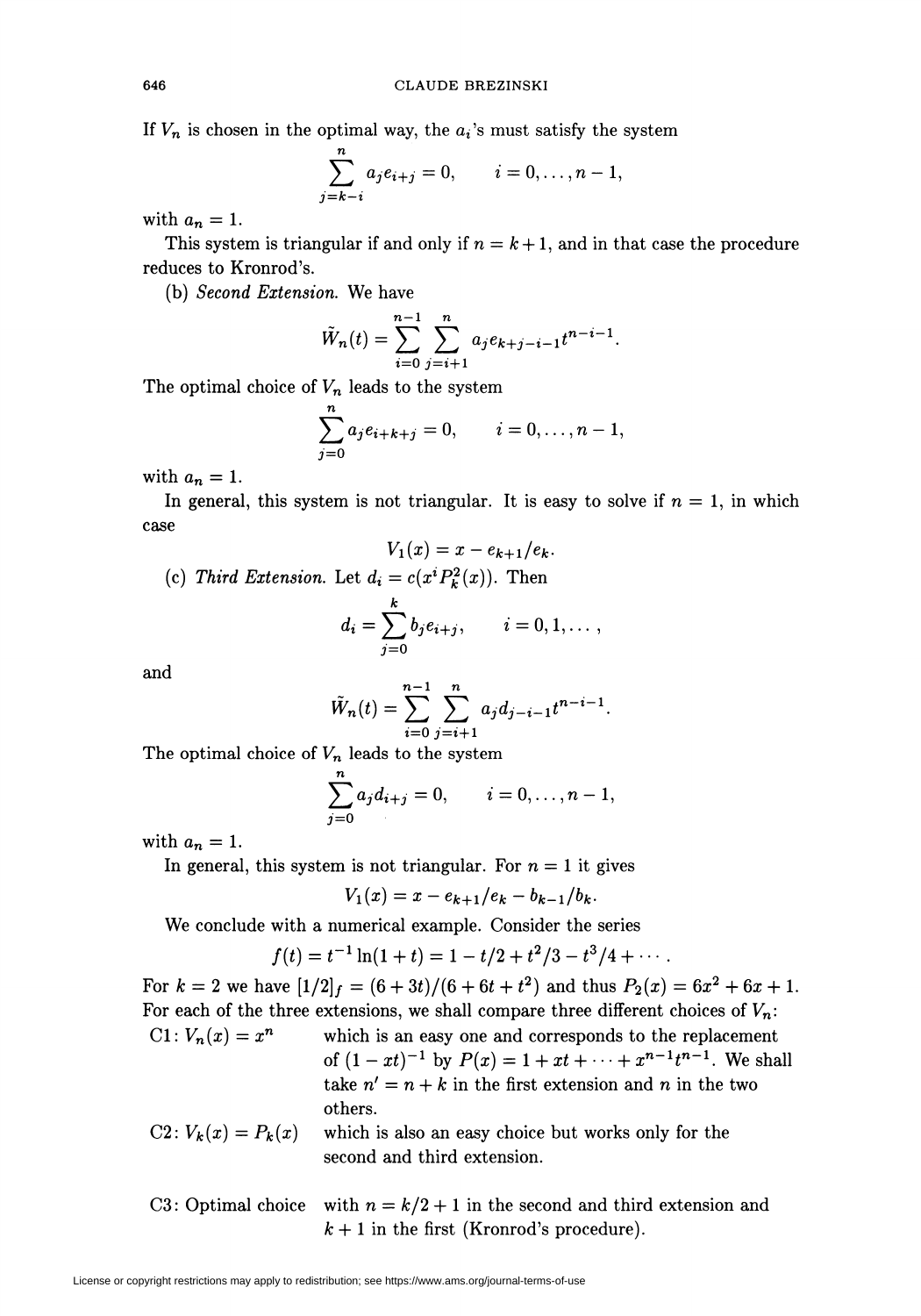For the first extension with the first choice of  $V_n$  we obtain

| t      | exact error                      | $n'=3$               | $n'=5$               | $n'=7$               |
|--------|----------------------------------|----------------------|----------------------|----------------------|
| $-0.9$ | 0.218002                         | $0.155107$ $10^{-1}$ | $0.579877$ $10^{-1}$ | $0.963516 10^{-1}$   |
|        | $-0.5$ 0.167898 10 <sup>-2</sup> | $0.641027$ $10^{-3}$ | $0.139652$ $10^{-2}$ | $0.161115$ $10^{-2}$ |
| $-0.1$ | $0.720349\;10^{-6}$              | $0.616145$ $10^{-6}$ | $0.719128$ $10^{-6}$ | $0.720339$ $10^{-6}$ |
|        | $0.5$ 0.119405 $10^{-3}$         | $0.225226$ $10^{-3}$ | $0.152832$ $10^{-3}$ | $0.127696$ $10^{-3}$ |
|        | $0.9$ 0.640272 $10^{-3}$         | $0.179116$ $10^{-2}$ | $0.186025$ $10^{-2}$ | $0.162708$ $10^{-2}$ |
| 2.0    | $0.385160$ $10^{-2}$             | $0.242425$ $10^{-1}$ | 0.117749             | 0.464070             |
| 5.0    | $0.140986$ $10^{-1}$             | 0.341531             | $0.124171$ $10^2$    | $0.317355\ 10^3$     |
| 7.0    | $0.187126\,\,10^{-1}$            | 0.825088             | $0.614690\;10^2$     | $0.309366$ $104$     |

For this choice,  $V_{n+k}(x) = x^k V_n(x)$ , and the second extension will give the same results.

For the third extension and the first choice we have

| t      | $n=1$                    | $n=3$                | $n=5$                |
|--------|--------------------------|----------------------|----------------------|
| $-0.9$ | $0.660029$ $10^{-1}$     | 0.116071             | 0.143909             |
| $-0.5$ | $0.118344$ $10^{-2}$     | $0.159200$ $10^{-2}$ | $0.166068$ $10^{-2}$ |
| $-0.1$ | $0.683340$ $10^{-6}$     | $0.720110$ $10^{-6}$ | $0.720349$ $10^{-6}$ |
|        | $0.5$ 0.146092 $10^{-3}$ | $0.123483$ $10^{-3}$ | $0.120222$ $10^{-3}$ |
| 0.9    | $0.880177\;10^{-3}$      | $0.755701$ $10^{-3}$ | $0.714456$ $10^{-3}$ |
| 2.0    | $0.661159\;10^{-2}$      | $0.100749$ $10^{-1}$ | $0.232985$ $10^{-1}$ |
| 5.0    | $\,0.335932\,10^{-1}$    | 0.269549             | 0.491860 101         |
| 7.0    | $\,0.510364\,$ $10^{-1}$ | 0.825097             | $0.302096$ $10^2$    |
|        |                          |                      |                      |

For the second choice, we get

| t        | second extension     | third extension      |
|----------|----------------------|----------------------|
| - 0.9    | $0.957040$ $10^{-1}$ | 0.154474             |
| - 0.5    | $0.147929$ $10^{-2}$ | $0.163860$ $10^{-2}$ |
| $-\,0.1$ | $0.717507$ $10^{-6}$ | $0.719970$ $10^{-6}$ |
| 0.5      | $0.109570$ $10^{-3}$ | $0.118454$ $10^{-3}$ |
| 0.9      | $0.484102$ $10^{-3}$ | $0.627155$ $10^{-3}$ |
| 2.0      | $0.709345$ $10^{-7}$ | $0.360634$ $10^{-2}$ |
| 5.0      | $-0.503889 10^{-1}$  | $0.115650 10^{-1}$   |
| 7.0      | $-0.127589$          | $0.142061$ $10^{-1}$ |

The optimal choices give

| t       | first extension                  | second extension     | third extension      |
|---------|----------------------------------|----------------------|----------------------|
| $-0.9$  | 0.218735                         | 0.215560             | 0.184798             |
|         | $-0.5$ 0.167941 10 <sup>-2</sup> | $0.167925$ $10^{-2}$ | $0.167542$ $10^{-2}$ |
|         | $-0.1$ 0.720349 10 <sup>-6</sup> | $0.720351$ $10^{-6}$ | $0.720350$ $10^{-6}$ |
|         | $0.5$ 0.119409 $10^{-3}$         | $0.119408$ $10^{-4}$ | $0.119376$ $10^{-3}$ |
| 0.9     | $0.640397$ $10^{-3}$             | $0.640312$ $10^{-3}$ | $0.639276$ $10^{-3}$ |
| 2.0     | $0.385675$ $10^{-2}$             | $0.385063$ $10^{-2}$ | $0.380403$ $10^{-2}$ |
| $5.0\,$ | $0.141567$ $10^{-1}$             | $0.139013$ $10^{-1}$ | $0.130997$ $10^{-1}$ |
| 7.0     | $0.188054$ $10^{-1}$             | $0.180427$ $10^{-1}$ | $0.166039 10^{-1}$   |

4. Conclusions. As it can be seen from the preceding numerical examples, Kronrod's procedure provides the best possible choice of  $V_n$  as stated by the theory.